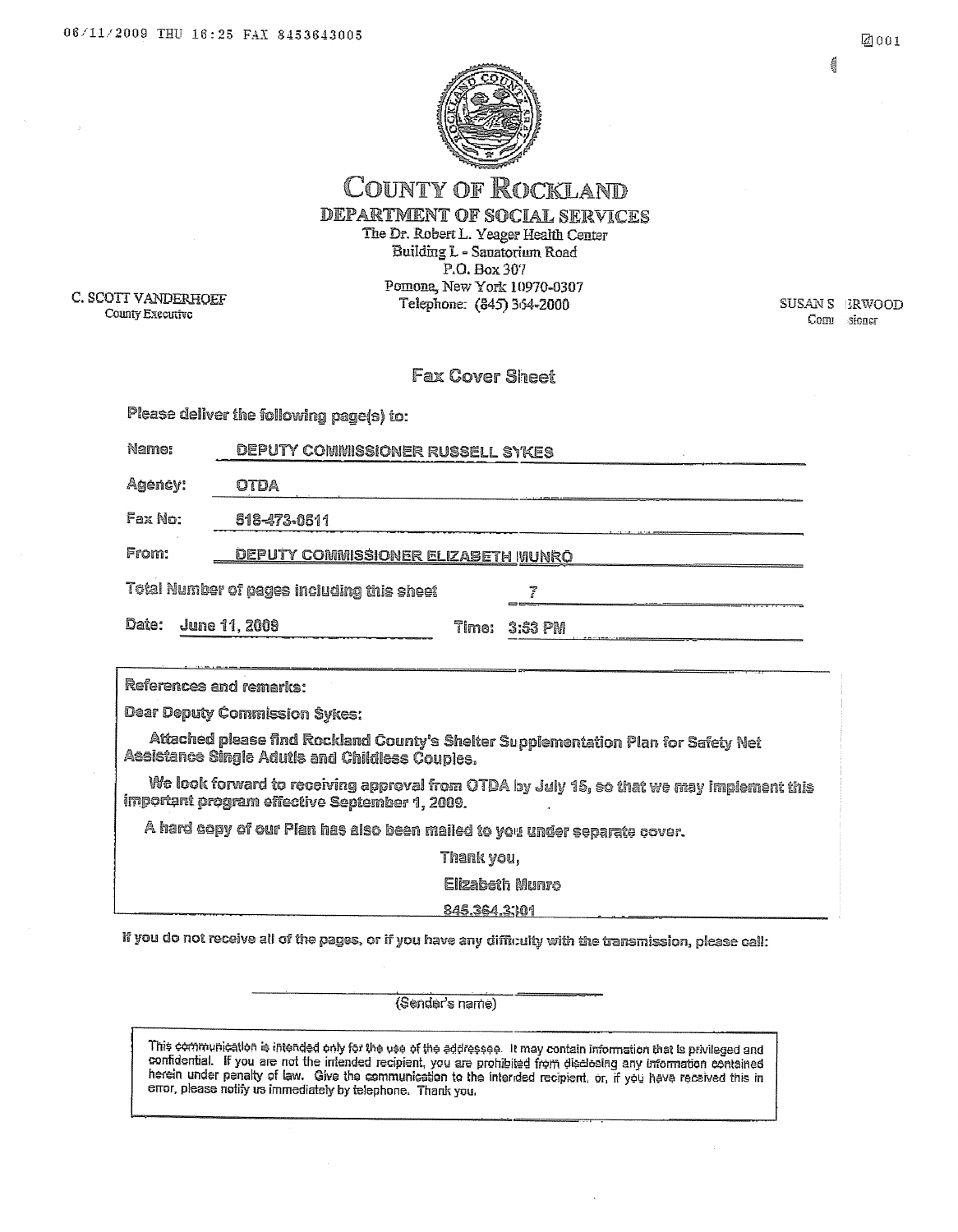

### **COUNTY OF ROCKLAND** ROCKLAND COUNTY DEPARTMENT OF SOCIAL SERVICES The Dr. Robert L. Yeager Health Center Building L - Sanatorium Road P.O. Box 307 Ротопа, New York 10970-0307 Telephone: (845) 364-2000

C. SCOTT VANDERHOEF County Executive

**SUSAN S** ERWOOD Com sioner

### APPLICATION FOR SHELTER ALLOWANCE SUPPLEMENT

**Local District: Rockland County** 

Contact Person: Deputy Commissioner Elizabeth Munro

Telephone:  $845 - 364 - 3301$ 

Email: munroe@co.rockland.ny.us

Implementation Date:

September 1, 2009

Amount of For clients in rooming houses with meals: \$161 **Supplement** For clients in rooming houses room only: \$198

Type of Cases Covered by Supplement/Targeted Population:

Homeless, single population unable to be gainfully employed due to mental health issues, alcohol and substance abuse, and criminal records including felonies. Client must be deemed homeless by the Rockland County Department of Social Services (RCDSS) Housing Unit with no other housing resource available, and must be TA eligible.

**Eligibility Criteria and How Determined:** 

- 1. NJA
- $2. N/A$
- $3. N/A$
- $4$  N/A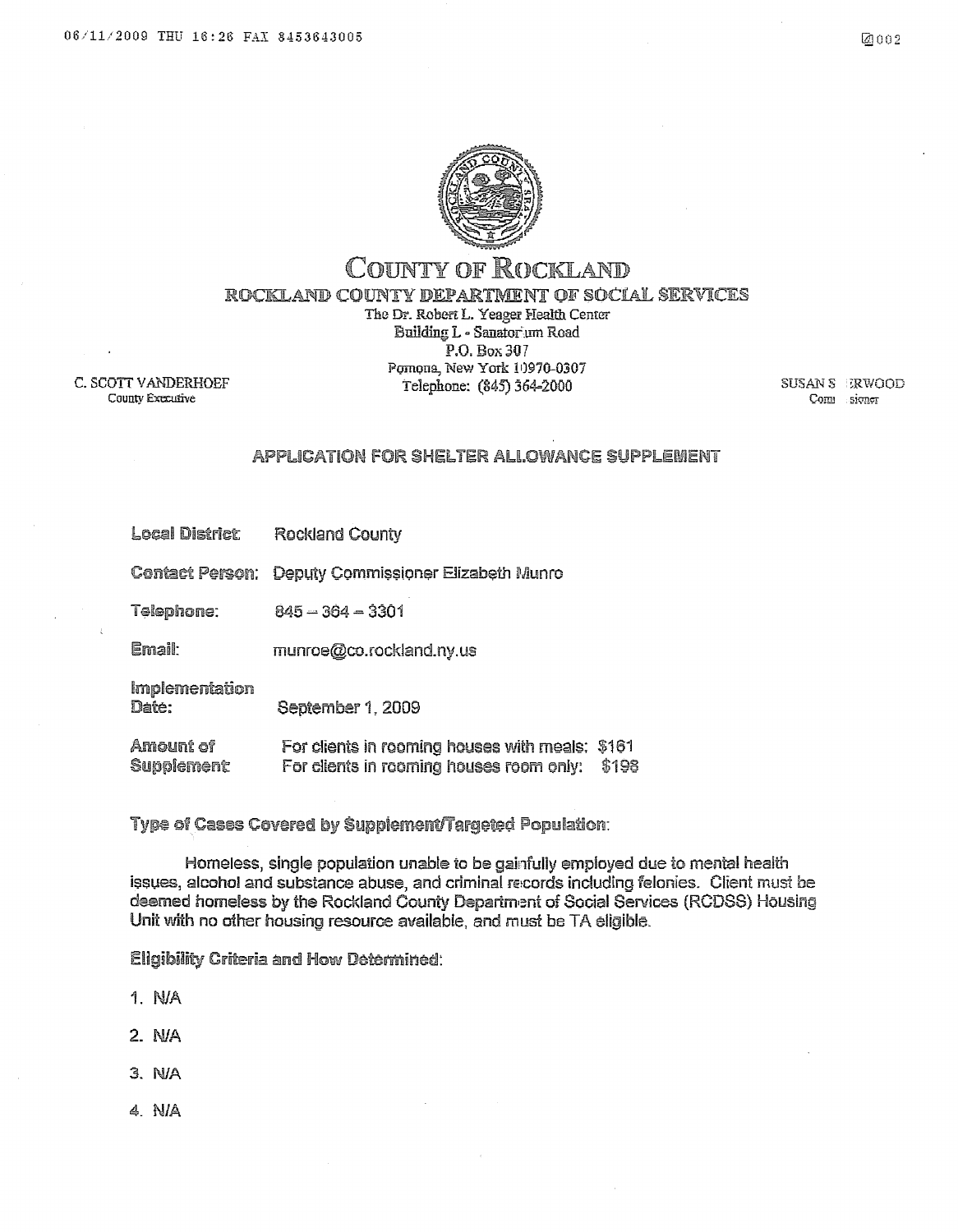5. N/A

6. How will the District handle modifications (e.g. moves, rent increases, etc.)?

What standards will be followed in determining whether supplementation will continue following a move?

Will the district require the recipient of the supplemental shelter allowance to report changes related to the supplemental allowance timely, as a condition of eligibility for the allowance?

If a client moves, shelter supplementation will continue only if h/she moves to another rooming house used by RCDSS, i.e. the supplementation will follow the client. Since RCDSS would have to be notified prior to the client's moving, the timely reporting issue would not apply.

7. Will any local forms be used to facilitate the supplementation process ? Yes (see attached)

8. Will there be any health and safety standards regarding the housing that must be met prior to paying supplemental allowances or arrears?

RCDSS will place clients only in rooming houses that have valid and current licenses to operate through the Rockland County Department of Health

9. Will the supplemental allowance be time limited in any way?

Target population will receive shelter supplementation until they are sanctioned, no longer eligible for TA, or leave the area, or move to alternative housing that does not qualify for shelter supplementation.

10. Will the supplementation process include a onetime incentive payment to the landlord?

Incentive payments will be considered on a case-by-case basis to recruit additional rooming house landlords who are currently unwilling to serve the RCDSS population. Incentive will consist of one month's rent including shelter supplementation.

11. How will the district ensure that the existence of the supplement does not adversely affect the ability of non-TA recipient individuals or childless couples (i.e. low income working individuals or childless couples) to find and retain affordable housing ?

The RCDSS Housing Unit will monitor that the rent and supplementation paid is not more than would be charged to low income working individuals or childless couples. RCDSS will not pay more than what is charged to the general public, allowing our Safety Net clients to obtain safe. secure housing.

Length of Time Supplement Offered to Individual Cases:

Target population will receive shelter supplementation until they are sanctioned, no longer eligible for TA, or leave the area, or move to alternative housing that does not qualify for shelter supplementation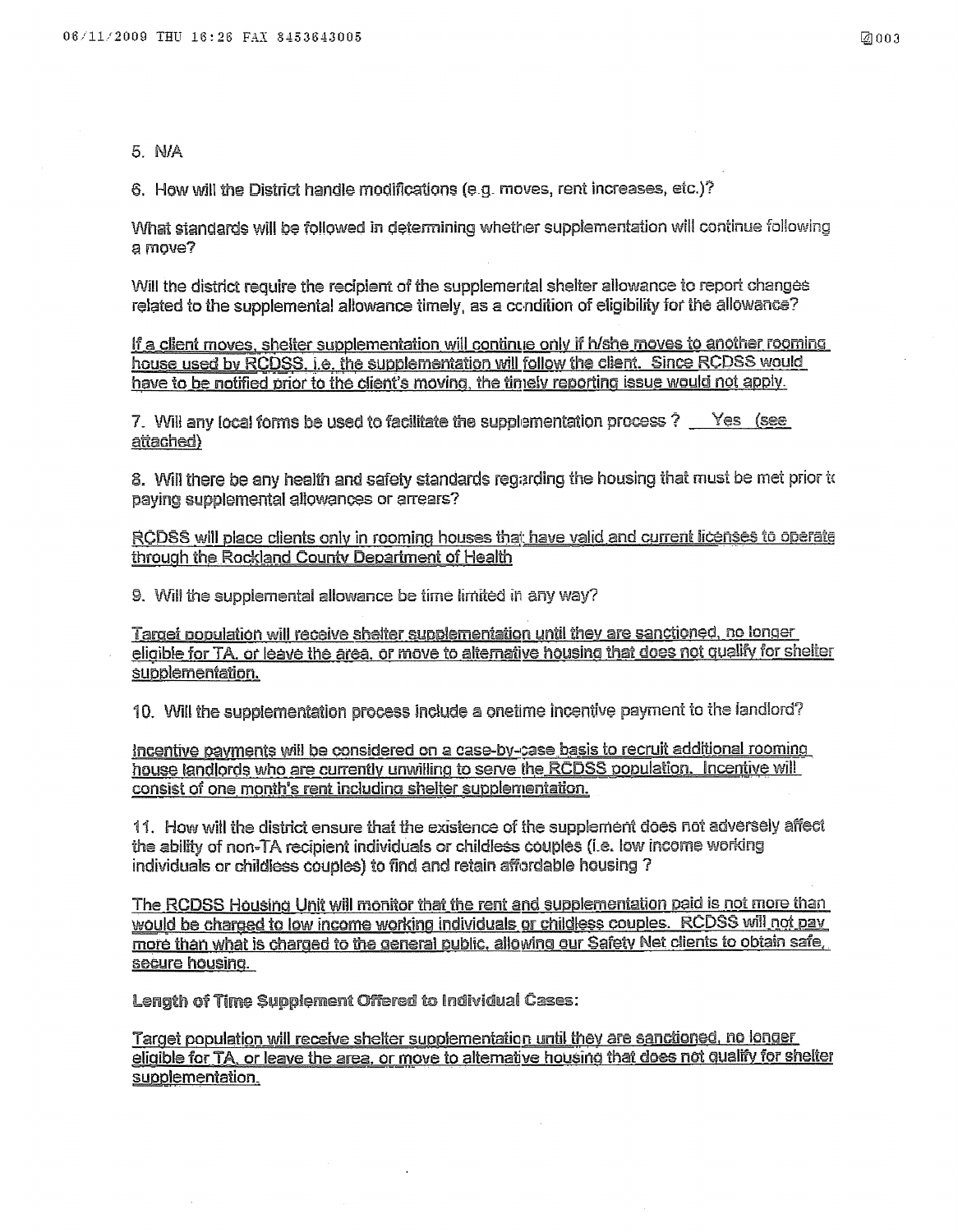| <b>Current Cost</b>                                                                                                                          | Gross | State                   | ocal                                           |
|----------------------------------------------------------------------------------------------------------------------------------------------|-------|-------------------------|------------------------------------------------|
| Client in for-profit Rooming House with Meals<br>Monthly rent: \$600 - Safety Net grant \$439 = \$161 local share                            |       |                         |                                                |
| Client in for-profit Rooming House Room Only<br>Monthly rent: \$500 - Safety Net grant \$302 = \$198 local share                             |       |                         |                                                |
| 2008 placements in all rooming houses:<br>Placed in not-for-profit rooming houses:<br>Placed in for-profit rooming houses:                   |       | 129<br><u>30</u><br>90  |                                                |
| 50% placements in for-profit rooming houses with meals: 45<br>50% placements in for-profit rooming houses room only:                         |       | 45                      |                                                |
| $45 \times $161 = $7,245 \times 12 = $86,940$<br>$45$ X \$198 = \$8,910 X 12 = \$106,920                                                     |       |                         | 2008 Cost to RCDSS<br>\$193,860                |
| 2009 anticipated placements in rooming houses:                                                                                               |       |                         | 155 (based on 20% increase 1/1/09-<br>5/31/09} |
| Anticipated placements in not-for-profit rooming houses:<br>Placed in for-profit rooming houses:                                             |       | $\underline{30}$<br>125 |                                                |
| 50% anticipated placements in for-profit rooming houses with meals: 63<br>50% anticipated placements in for-profit rooming houses room only: |       |                         | 62                                             |
| 63 $\times$ 161 = \$10.143 $\times$ 12 = \$121,716<br>62 $\times$ 198 = \$16,236 $\times$ 12 = \$194,832                                     |       |                         | Anticipated 2009 Cost to RCDSS<br>\$316,548    |
| Estimate of Cost Savings/Neutrality (Show all calculations):                                                                                 |       |                         |                                                |

|                                                          | Gross | <u>State</u> | <u>Local</u> |
|----------------------------------------------------------|-------|--------------|--------------|
| 50% savings of shelter supplementation: $$316,548 / 2 =$ |       |              | \$158,274    |

Purpose/Justification (Provide relevant statistics):

Prior to 2003, like many counties Rockland utilized motels to house Safety Net individuals. The cost to the Rockland County Rockland County Department of Social Services was almost \$500,000 per year. Seeking to reduce these costs, our Agency quickly determined that alternative housing for the amount of the Safety Net allowance was impossible to obtain in Rockland. In fact, low income housing in general is extremely difficult to obtain since all available Section 8 funding has already been issued, and the vacancy rate is extremely low. There are no available apartments in Rockland County for individuals or families for \$500 or less.

Therefore, in 2003 our Housing Unit began collaborating with not-for-profit community agencies to develop a network of rooming houses to provide safe and secure residences with structure and stability for our homeless, single population unable to be gainfully employed due to mental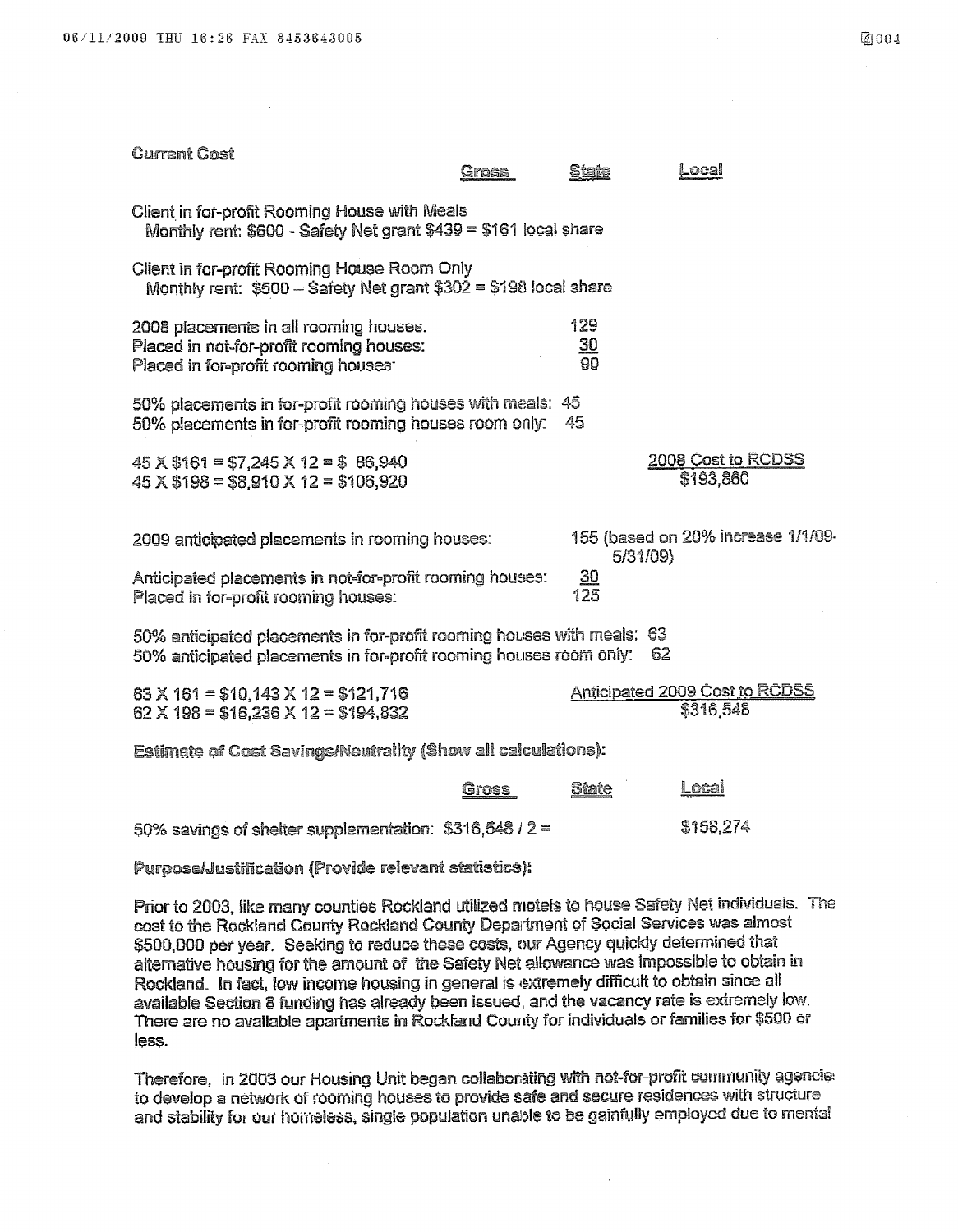health issues, alcohol and substance abuse, criminal records including felonies. Two non-profit agencies came forward and opened rooming houses including meals and additional services. Because the need to place Safety Net clients in rooming houses exceeds the number of rooms available in these two rooming houses, relationships were also developed with several for-profit landlords who make their rooming houses available to this population. Several provide meals and others provide room only. The current cost at county motels willing to house RCDSS clients is \$100 per day, or \$3,000 per month. The amount we have negotiated with local forprofit landlords is \$16.67 per day, or \$500 per month for room only. Prior to 1999 we were placing over 220 single adults in motels; in the past 10 years, motel placements have been no more than 2 per year. As a result, Rockland has realized dramatic savings.

Expenses have risen dramatically since negotiating rates with the rooming house facilities several years ago, and we are at-risk of losing the for-profit rooming houses as options for permanent housing for the Safety Net population if we cannot continue to pay these increased rates. This arrangement for housing for our Safety Net population has assisted our Agency in meeting the needs of our Safety Net population. We currently pay the rate of \$600 per month fo a client residing in a for-profit rooming house with meals, which results in a local share of \$161 per month (\$600 - \$439 grant = \$161); or a local share of \$198 per month (\$500 - \$302 rent = \$198) for a client residing in a for-profit rooming house without meals.

### **Additional Information:**

Because of our excellent and successful working relationship, there is ongoing communication between our Housing Unit and the rooming house landlords, so that if any issues arise with or about a client, this information is conveyed immediately and addressed appropriately. Housing Unit staff visit both the not-for-profit and for-profit rooming houses on a regular basis to monitor the quality of accommodations, meals, and services where appropriate.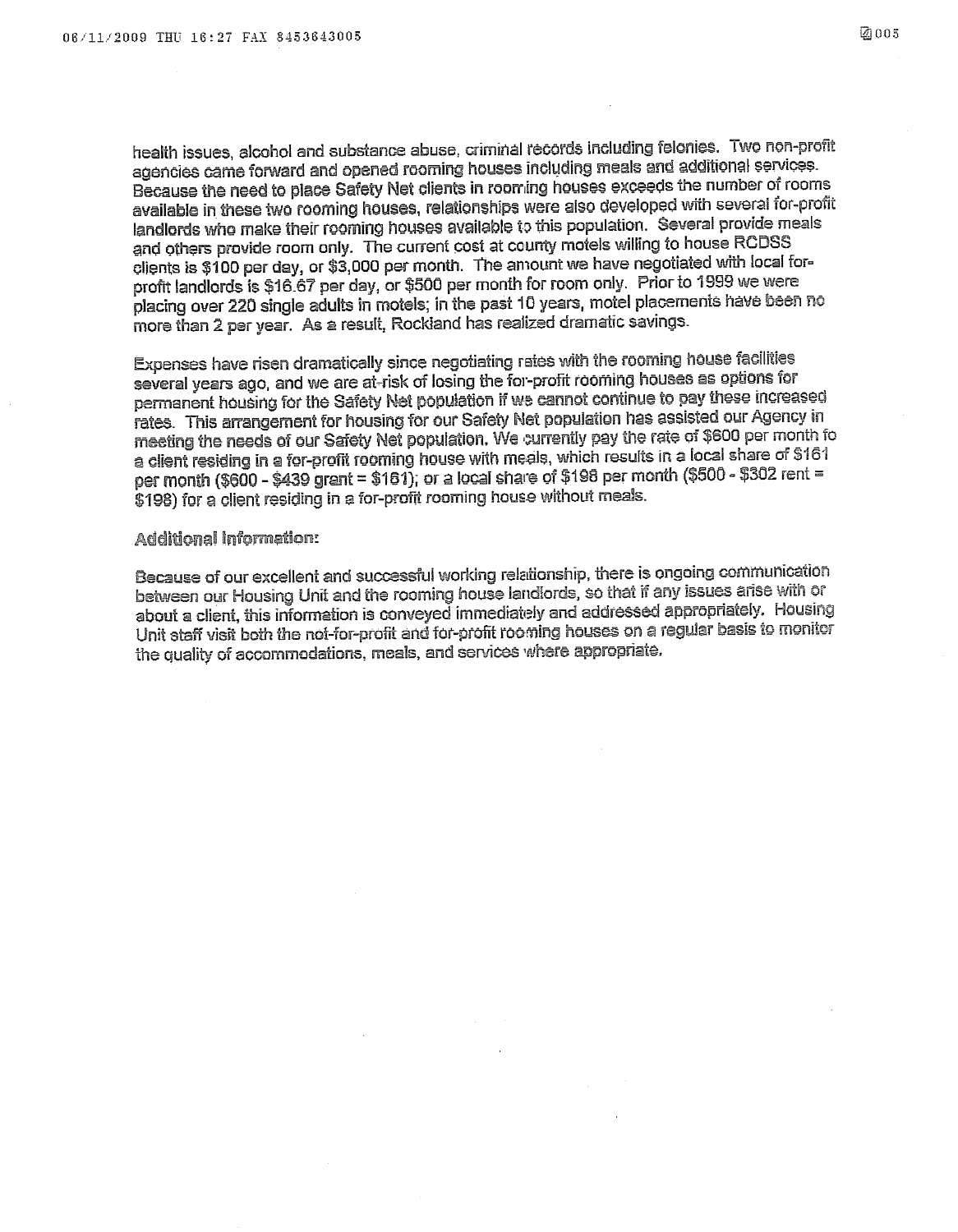# Rockland County Department of Social Services

# **General Referral**

| From:                                                                         | Čase Name                          | Telephone |              |
|-------------------------------------------------------------------------------|------------------------------------|-----------|--------------|
|                                                                               | John Doe                           |           |              |
|                                                                               | Case Number                        | GIN       |              |
| Housing Unit                                                                  | P0000000                           |           |              |
| To:                                                                           | Client's name and address          |           |              |
|                                                                               |                                    |           |              |
|                                                                               |                                    |           |              |
| Temporary Assistance                                                          |                                    |           |              |
| The above client was placed at                                                | please pay the per diem rate of S_ |           | per day u il |
|                                                                               |                                    |           |              |
| the case opens or is denied. Upon the case opening the monthly rent will be\$ |                                    |           | please us    |
|                                                                               |                                    |           |              |
| pay type<br>. (Safety Net Shelter Supplementation)                            |                                    |           |              |
| Attached is a completed Landlord letter.                                      |                                    |           |              |
|                                                                               |                                    |           |              |
|                                                                               |                                    |           |              |
|                                                                               |                                    |           |              |
|                                                                               |                                    |           |              |
|                                                                               |                                    |           |              |
|                                                                               |                                    |           |              |
|                                                                               |                                    |           |              |
|                                                                               |                                    |           |              |
|                                                                               |                                    |           |              |
|                                                                               |                                    |           |              |
|                                                                               |                                    |           |              |
|                                                                               |                                    |           |              |
|                                                                               |                                    |           |              |
|                                                                               |                                    |           |              |
|                                                                               |                                    |           |              |
|                                                                               |                                    |           |              |
|                                                                               |                                    |           |              |
|                                                                               |                                    |           |              |
|                                                                               |                                    |           |              |
|                                                                               |                                    |           |              |
|                                                                               |                                    |           |              |
|                                                                               |                                    |           |              |

| Worker | Date | Supervisor | Date |
|--------|------|------------|------|
|        |      |            |      |
|        |      | ________   |      |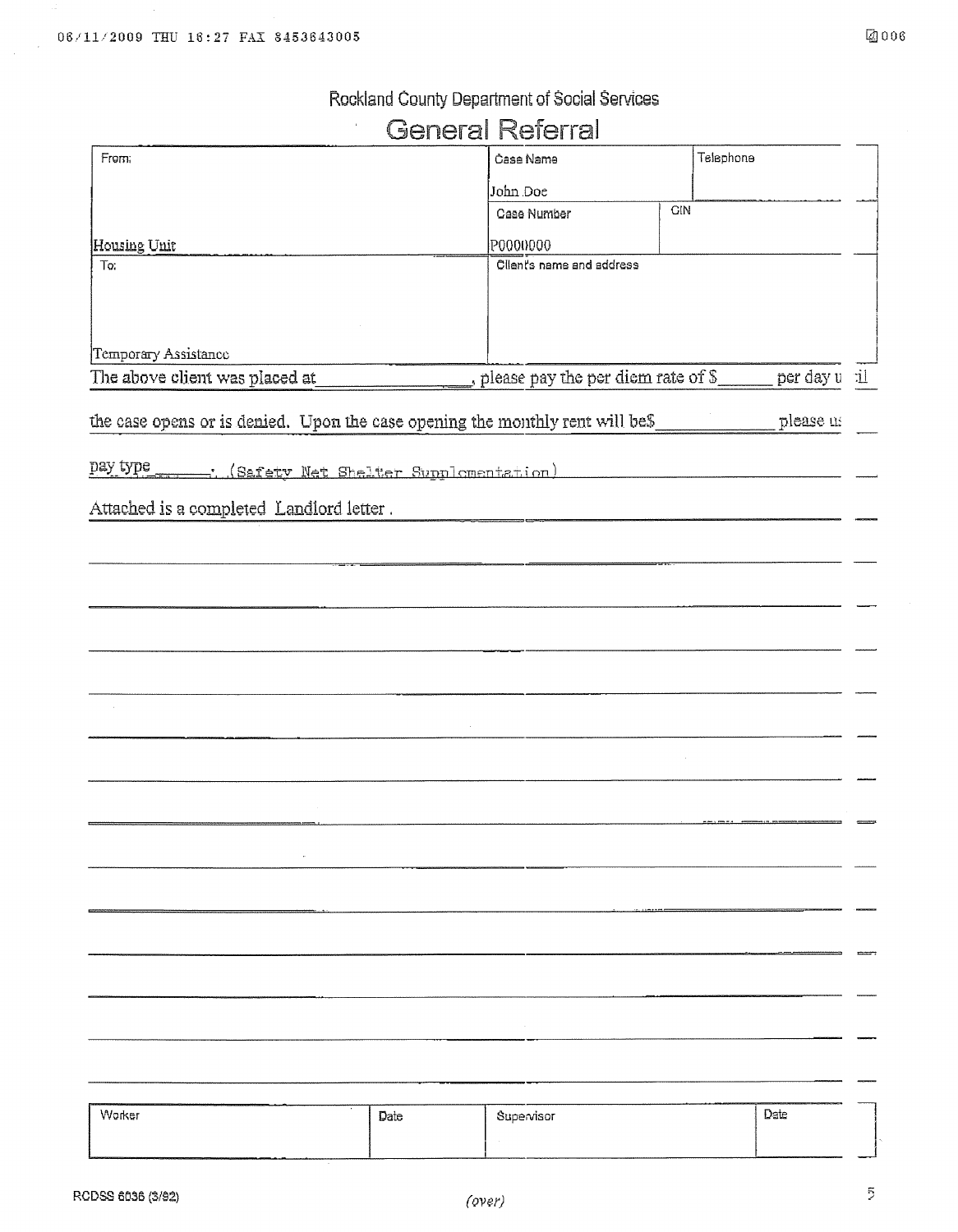$\bar{\mathcal{L}}$ 

| To be completed by person providing referrel service                                                                             |      |
|----------------------------------------------------------------------------------------------------------------------------------|------|
| Action taken and results                                                                                                         |      |
|                                                                                                                                  |      |
|                                                                                                                                  |      |
|                                                                                                                                  |      |
|                                                                                                                                  |      |
|                                                                                                                                  |      |
|                                                                                                                                  |      |
|                                                                                                                                  |      |
|                                                                                                                                  |      |
|                                                                                                                                  |      |
|                                                                                                                                  |      |
|                                                                                                                                  |      |
| ويسترديه                                                                                                                         |      |
| Signature of person providing referral service                                                                                   | Date |
|                                                                                                                                  |      |
|                                                                                                                                  |      |
|                                                                                                                                  |      |
|                                                                                                                                  |      |
|                                                                                                                                  |      |
|                                                                                                                                  |      |
|                                                                                                                                  |      |
|                                                                                                                                  |      |
|                                                                                                                                  |      |
|                                                                                                                                  |      |
|                                                                                                                                  |      |
|                                                                                                                                  |      |
|                                                                                                                                  |      |
|                                                                                                                                  |      |
| $\label{eq:2.1} \mathcal{L}(\mathcal{L}^{\text{c}}) = \mathcal{L}(\mathcal{L}^{\text{c}}) = \mathcal{L}(\mathcal{L}^{\text{c}})$ |      |
|                                                                                                                                  |      |
|                                                                                                                                  |      |
|                                                                                                                                  |      |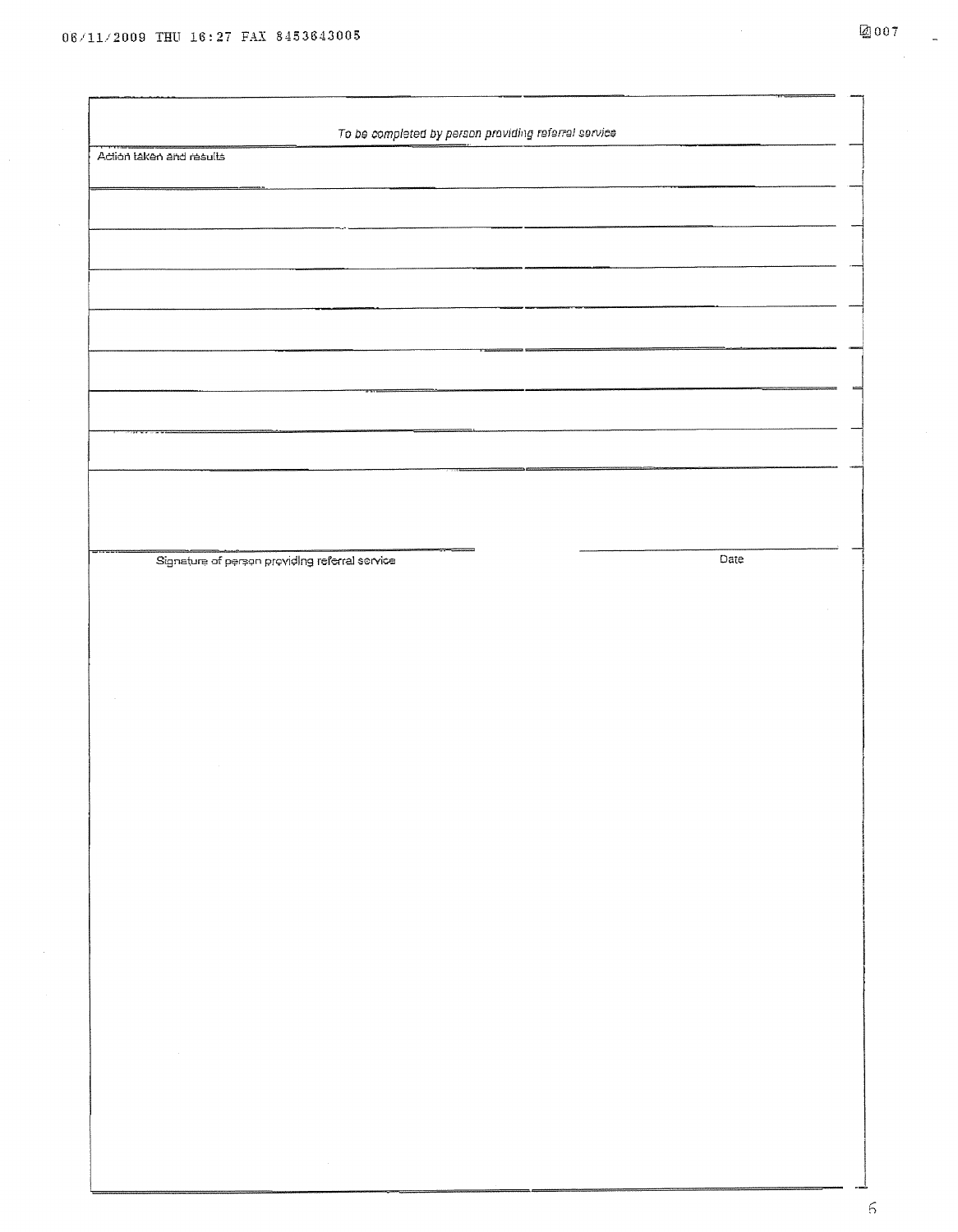**COUNTY OF ROCKLAND DEPARTMENT OF SOCIAL SERVICES**

The Dr. Robert L. Yeager Health Center Building L - Sanatorium Road P.O. Box 307 Pomona, New York 10970-0307 Telephone: (845) 364-2000

C. SCOTT VANDERHOEF County Executive

SUSAN SHERWOOD Commissioner

Jeffrey Gaskell Director of Temporary Assistance Center for Employment and Economic Supports Office of Temporary and Disability Assistance 40 North Pearl Street Albany, New York 12243-0001

Dear Mr. Gaskell:

Thank you for your letter of June 23, 2009 to follow-up on our request for approval to implement a shelter supplementation plan for single adults and childless couples in accordance with 09 ADM-10.

To address the questions that you raised:

1. Eligible Target Population: SNA single or childless couples who have been deemed homeless by our Agency.

2. The target population will include single adults as well as childless couples in receipt of temporary assistance (TA).

3. Members of the target population that become employed will still be eligible for the supplement if they remain eligible for temporary assistance (TA).

4. We appreciate the information regarding possibly exempting Shelter Supplements from the Food Stamp calculation, and will consider this potential benefit when it is implemented. We intend to time limit the supplement to three (3) years, with possible exceptions to extend the supplement period on a caseby-case basis.

5. If Rockland County is not able to meet the local rooming houses' market rates, landlords will not accept DSS clients. We will have to house clients in a hotel/motel; the total *cost per client* would be: \$36,000/year without the restaurant allowance or \$36,768/year including the restaurant allowance.

**Hotel/Motel:** Current Market Room Rate: \$3,000/mo; \$36,000/yr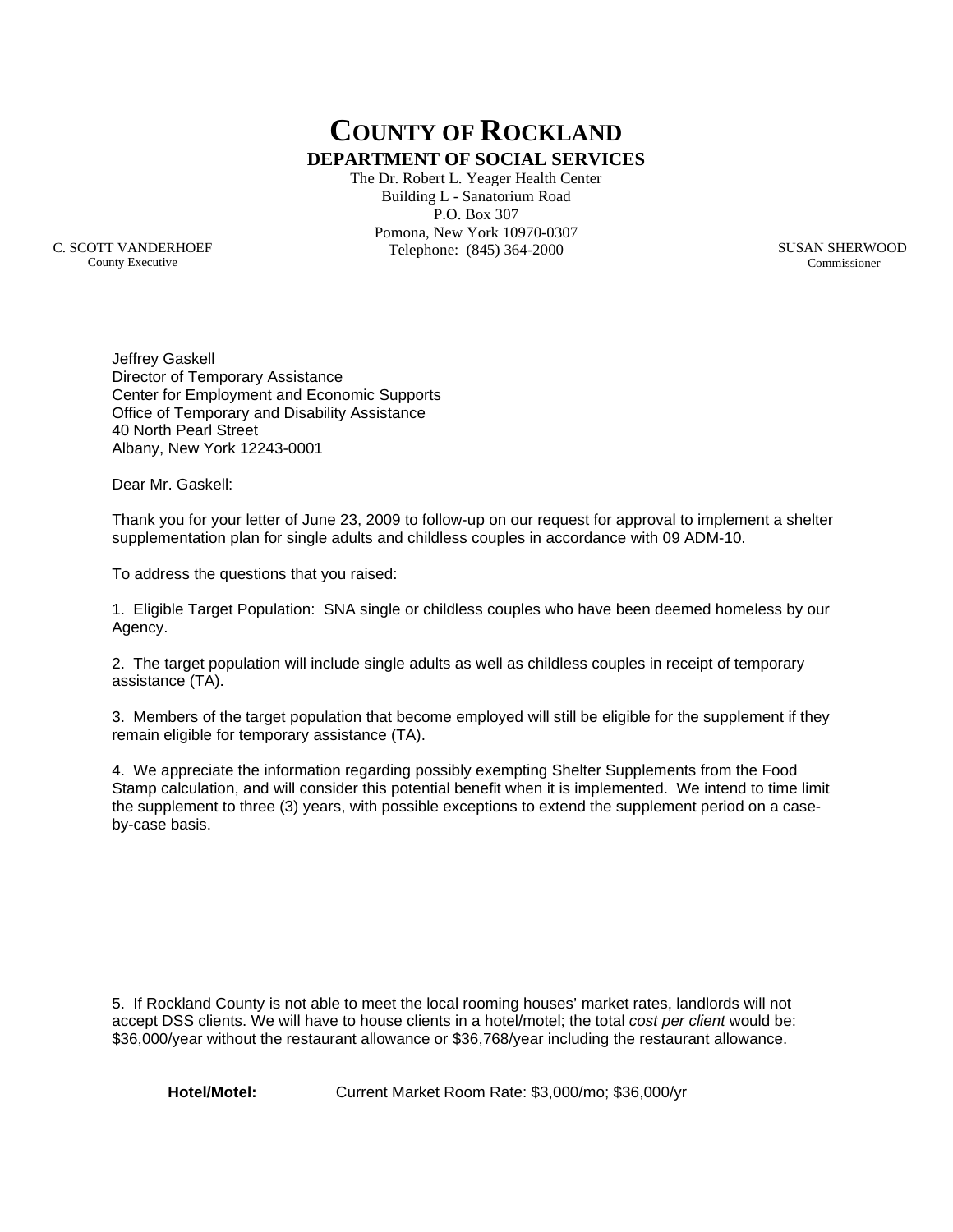| <b>Hotel/Motel</b>  |                      |                      |
|---------------------|----------------------|----------------------|
|                     | <b>State Share</b>   | <b>Local Share</b>   |
| Monthly Share of    | 1,500                | 1.500                |
| Room                | $(3,000 \times .50)$ | $(3,000 \times .50)$ |
| <b>Annual SHARE</b> | \$18,000             | \$18,000             |
|                     | $(1,500 \times 12)$  | $(1,500 \times 12)$  |

**Rooming House:** Current Market Rental Rate: \$500/mo; \$6,000/yr<br>**Room Only** Safety Net Rent Grant (SNRG): \$302/mo; \$3,624 **Room Only** Safety Net Rent Grant (SNRG): \$302/mo; \$3,624/yr Safety Net Shelter Supplement (SNSS); \$198/mo; \$2,376/yr

| <b>Rooming House</b>       |                    |                    |
|----------------------------|--------------------|--------------------|
| <b>Room Only</b>           | <b>State Share</b> | <b>Local Share</b> |
| Monthly Share of           | 151                | 151                |
| <b>SNRG</b>                | $(302 \times .50)$ | $(302 \times .50)$ |
| Monthly Share of New       | 99                 | 99                 |
| <b>SNSS</b>                | $(198 \times .50)$ | (198 x .50)        |
| <b>Total Monthly Share</b> | 250                | 250                |
|                            | $(151 + 99)$       | (151 + 99)         |
| <b>Annual SHARE</b>        | \$3,000            | \$3,000            |
|                            | (250 X 12)         | $(250 \times 12)$  |

### **Annual Savings to the State and County: \$15,000 each**  $(18,000 - 3,000)$

**Rooming House:** Current Market Rental Rate with Meals: \$600/mo; \$7,200/yr<br>**Room with Meals** Safety Net Rent Grant (SNRG): \$439/mo: \$5.268/yr Safety Net Rent Grant (SNRG): \$439/mo; \$5,268/yr Safety Net Shelter Supplement (SNSS): \$161/mo; \$1,932/yr

| <b>Rooming House with</b>  |                    |                    |
|----------------------------|--------------------|--------------------|
| <b>Meals</b>               | <b>State Share</b> | <b>Local Share</b> |
| Monthly Share of           | 219.50             | 219.50             |
| <b>SNRG</b>                | $(439 \times .50)$ | $(439 \times .50)$ |
| Monthly Share of New       | 80.5               | 80.5               |
| <b>SNSS</b>                | (161 x .50)        | (161 x .50)        |
| <b>Total Monthly Share</b> | 300                | 300                |
|                            | $(219.50 + 80.50)$ | $(219.50 +$        |
|                            |                    | 80.50)             |
| <b>Annual SHARE</b>        | \$3,600            | \$3,600            |
|                            | $(300 \times 12)$  | $(300 \times 12)$  |

**Annual Savings to State and County: \$14,784 each**  $(18,384 - 3,600)$ 

I trust that these responses adequately answer the questions about our application. If not, please do not hesitate to contact me again.

Sincerely,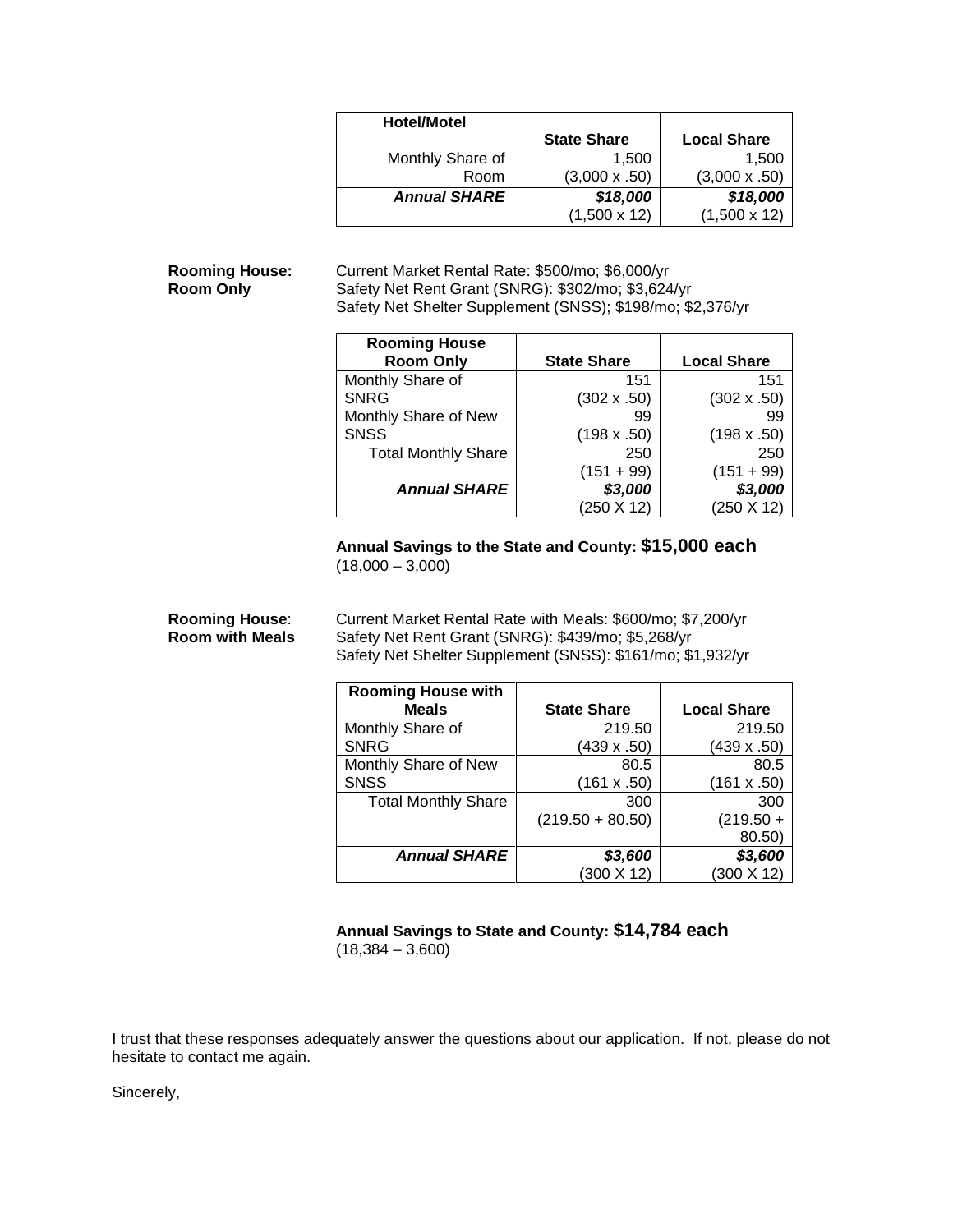### ELIZABETH MUNRO DEPUTY COMMISSIONER

c: Deputy Commissioner Sykes Commissioner Sherwood Jan Jason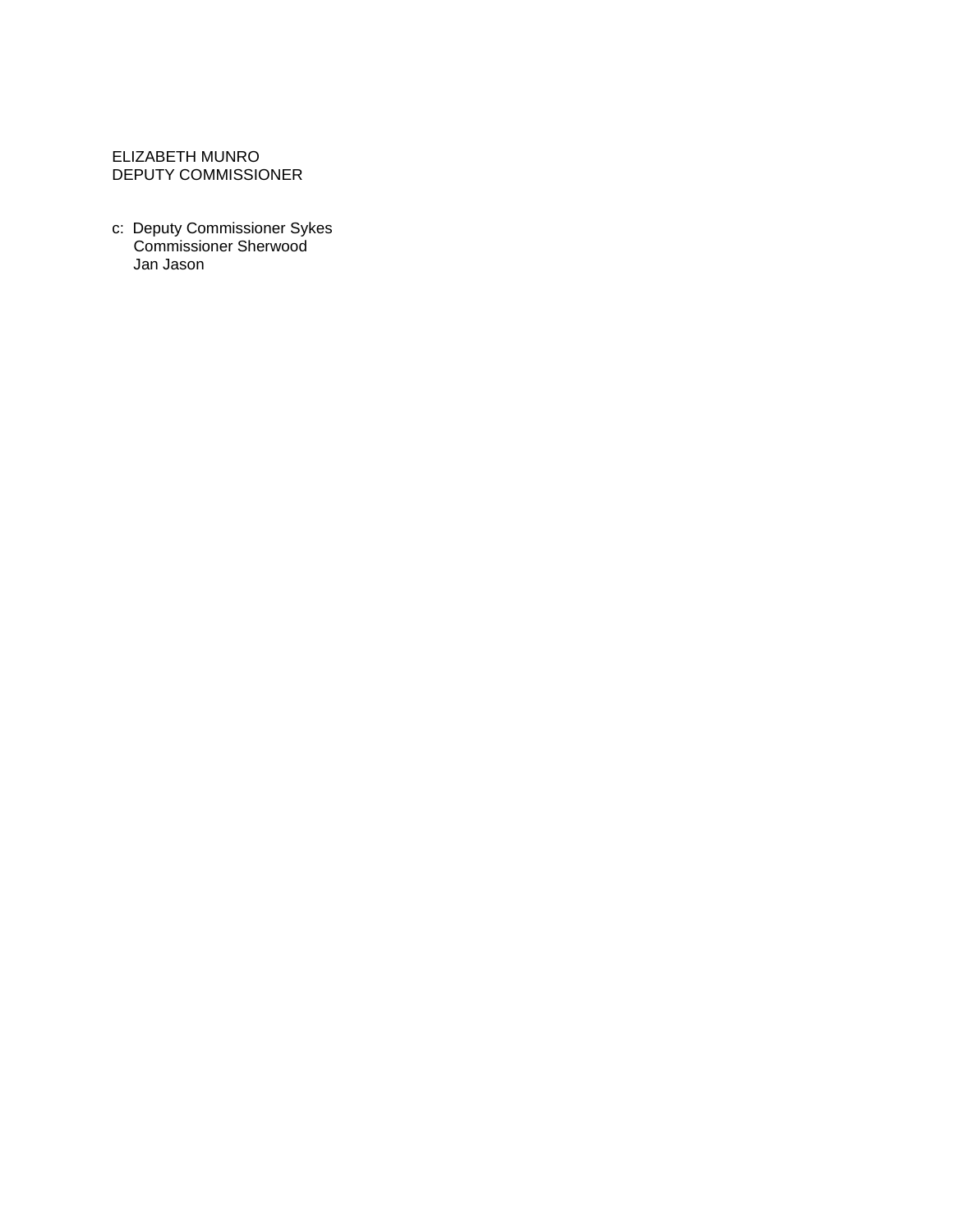

## **COUNTY OF ROCKLAND DEPARTMENT OF SOCIAL SERVICES**

The Dr. Robert L. Yeager Health Center Building L - Sanatorium Road P.O. Box 307 Pomona, New York 10970-0307 Telephone: (845) 364-2000

SUSAN SHERWOOD Commissioner

C. SCOTT VANDERHOEF County Executive

September 18, 2009

Jeffrey Gaskell Director of Temporary Assistance Center for Employment and Economic Supports Office of Temporary and Disability Assistance 40 North Pearl Street Albany, New York 12243-0001

Dear Mr. Gaskell:

Thank you for working with us to revise our shelter supplementation plan to address the housing needs of our single Safety Net adults.

Rockland County plans to designate single individuals residing in for-profit boarding houses as "renters." This will allow them to qualify for shelter supplementation of the district shelter maximums. Clients will be required to make a restricted contribution (\$106) from their Basic, HEA and SHEA allocation towards the total rent cost as a condition of eligibility for this shelter supplementation.

Expenses have risen dramatically since negotiating rates with for-profit landlords several years ago, and we are at-risk of losing for-profit boarding houses as a housing option if we cannot continue to pay these increased rates.

The current cost at County hotels/motels willing to house DSS clients is \$100 per day, or \$3,000 per month. We pay for-profit boarding house landlords \$16.67 per day or \$500 per month for room only. We currently pay a rate of \$600 per month for a client residing in a for-profit boarding house with meals.

*If Rockland can receive shelter supplementation to retain its for-profit housing options with no meals, the State will save \$1,250 per month or \$15,000 per year per Safety Net client. The State will save \$1,200 per month or \$14,400 per year on for-profit housing options with meals.*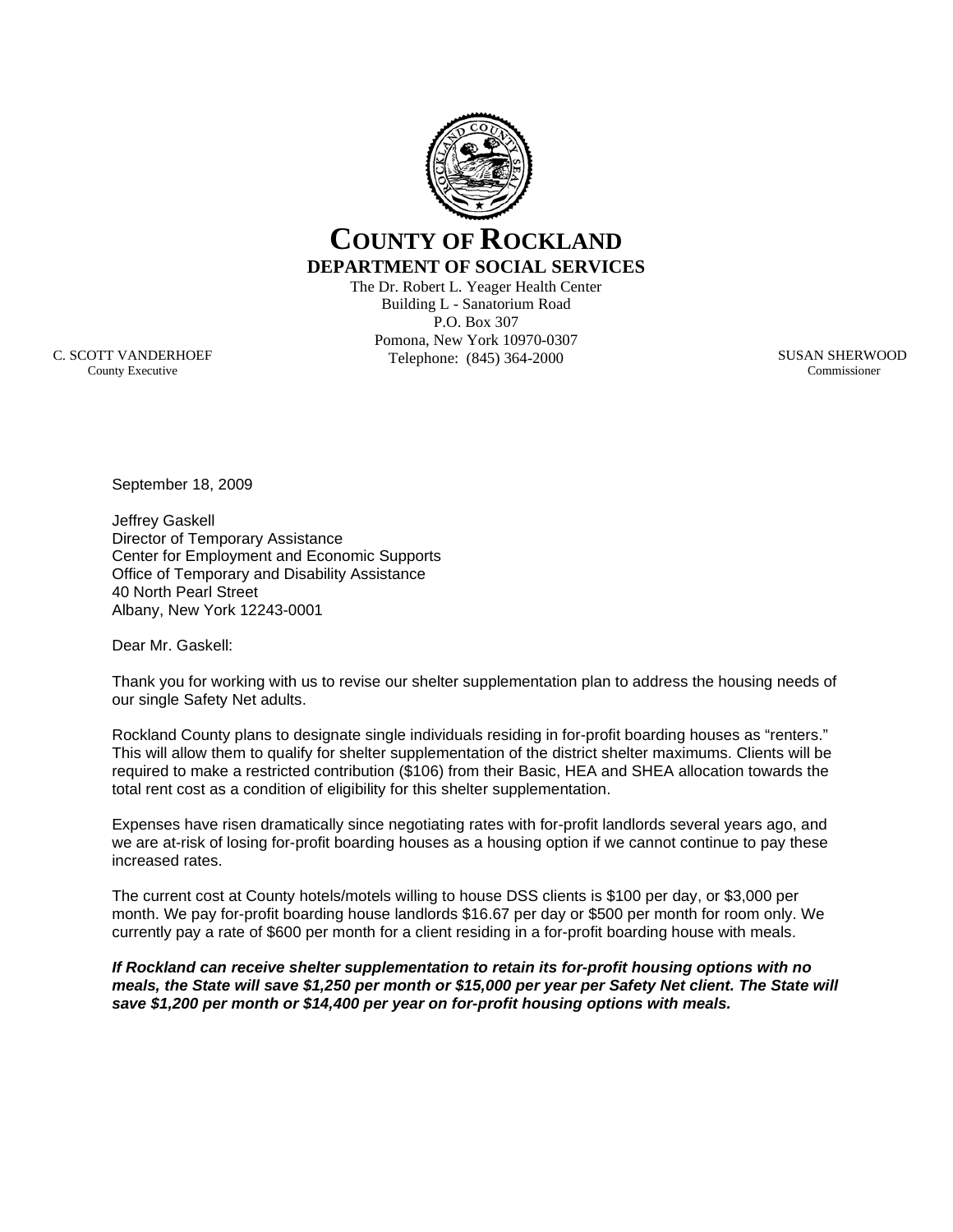**Hotel/Motel:** Current Market Room Rate: \$3,000/mo; \$36,000/yr

| <b>Hotel/Motel</b>  |                      |
|---------------------|----------------------|
|                     | <b>State Share</b>   |
| Monthly Share of    | 1,500                |
| Room                | $(3,000 \times .50)$ |
| <b>Annual SHARE</b> | \$18,000             |
|                     | $(1,500 \times 12)$  |

**Rent (no meals)** Current Market Rental Rate with NO Meals: \$500/mo; \$6,000/yr Safety Net Rent Grant (SNRG): \$302/mo; \$3,624/yr Basic, HEA, SHEA Applied: \$106 Safety Net Shelter Supplement (SNSS): \$92/mo; \$1,104/yr

| Rent (no meals)            | <b>State Share</b> |
|----------------------------|--------------------|
| Monthly Share of           | 151                |
| <b>SNRG</b>                | $(302 \times .50)$ |
| Monthly BASIC, HEA,        | 53                 |
| <b>SHEA Applied</b>        | $(106 \times .50)$ |
| Monthly Share of New       | 46                 |
| <b>SNSS</b>                | $(92 \times .50)$  |
| <b>Total Monthly Share</b> | 250                |
|                            | $(151+53+46)$      |
| <b>Annual SHARE</b>        | \$3,000            |
|                            | $(250 \times 12)$  |

**Annual Savings to the State: \$15,000**

 $(18,000 - 3,600)$ 

**Rent (with meals)** Current Market Rental Rate with Meals: \$600/mo; \$7,200/yr Safety Net Rent Grant (SNRG): \$302/mo; \$3,624/yr Basic, HEA, SHEA Applied: \$106 Safety Net Shelter Supplement (SNSS): \$192/mo; \$2,304/yr

| <b>Rent (with meals)</b>   | <b>State Share</b> |
|----------------------------|--------------------|
| Monthly Share of           | 151                |
| <b>SNRG</b>                | $(302 \times .50)$ |
| Monthly BASIC, HEA,        | 53                 |
| <b>SHEA Applied</b>        | (106 x .50)        |
| Monthly Share of New       | 96                 |
| <b>SNSS</b>                | $(192 \times .50)$ |
| <b>Total Monthly Share</b> | 300                |
|                            | $(151+53+96)$      |
| <b>Annual SHARE</b>        | \$3,600            |
|                            | $(300 \times 12)$  |

**Annual Savings to the State: \$14,400**   $(18,000 - 3,600)$